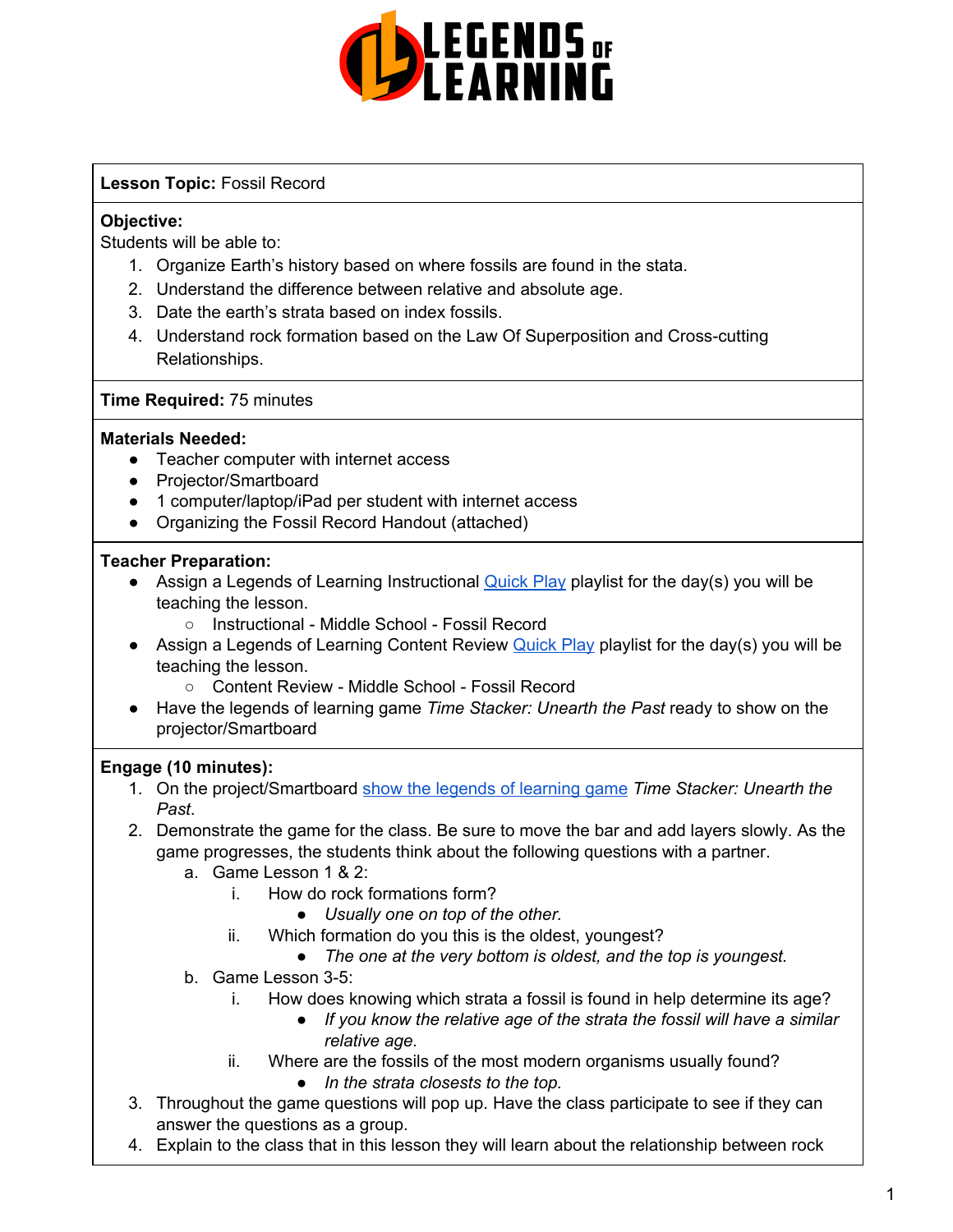

strata and creating the fossil record.

### **Explore (30 minutes):**

- 1. Have your students sign in to Legends of [Learning.](https://intercom.help/legends-of-learning/en/articles/2154920-students-joining-a-playlist) Instruct students to complete the Instructional playlist.
- 2. As students complete the assigned game, students should fill out the Organizing the Fossil Record Handout.
- 3. Assist students as needed during game play, pause playlist if you need to address content or questions to the entire class.

## **Explain (20 minutes):**

- 1. Review answers to Organizing the Fossil Record Handout by drawing diagrams on board or using Smartboard.
- 2. As you review the questions and diagrams on the board also use the following parts of the game *Time Stacker: Unearth the Past* to help drive instruction.
	- a. Lessons 7 and 8 will show how Cross-Cutting works
	- b. Lesson 16 and 17 shows index fossils

### **Elaborate (5 minutes):**

- 1. Explain to the students that relative dating is very inaccurate and that scientists will also use radiometric dating as well. This gives them a more accurate idea of how old a fossil or a rock layer is.
- 2. Show the video on how scientist complete this: Creation v. [Evolution:](https://www.youtube.com/watch?v=54e5Bz7m3do) How Carbon Dating **[Works](https://www.youtube.com/watch?v=54e5Bz7m3do)**
- 3. Ask the students how both relative and absolute dating can be used together to determine that ago of objects.

### **Evaluate (10 minutes):**

- 1. Have your students sign in to Legends of [Learning.](https://intercom.help/legends-of-learning/en/articles/2154920-students-joining-a-playlist) Instruct students to complete the Content Review playlist.
- 2. [Analyze](https://intercom.help/legends-of-learning/en/articles/2154918-tracking-student-progress-and-performance) student results to determine what concepts need to be a focus for reteaching.

### **Additional Lesson Strategies:**

- To use Legends for additional instruction, create a [custom](https://intercom.help/legends-of-learning/en/articles/2154910-creating-a-playlist) playlist with an [instructional](https://intercom.help/legends-of-learning/en/articles/3505828-types-of-games) [game](https://intercom.help/legends-of-learning/en/articles/3505828-types-of-games) and pre and post [assessment](https://intercom.help/legends-of-learning/en/articles/2154913-adding-assessments-to-a-playlist).
- To use Legends for a quick formative [assessment](https://intercom.help/legends-of-learning/en/articles/2154913-adding-assessments-to-a-playlist), create a 5-question assessment in a [playlist](https://intercom.help/legends-of-learning/en/articles/2154910-creating-a-playlist).
- To use Legends for a student-directed experience, create a [targeted](https://intercom.help/legends-of-learning/en/articles/3340814-targeted-freeplay) freeplay playlist.
- Encourage students to play on their own at home in Legends of Learning: [Awakening](https://intercom.help/legends-of-learning/en/articles/2425490-legends-of-learning-awakening) for a student-driven experience including avatars, battling, and quests all centered around topics they are covering in class.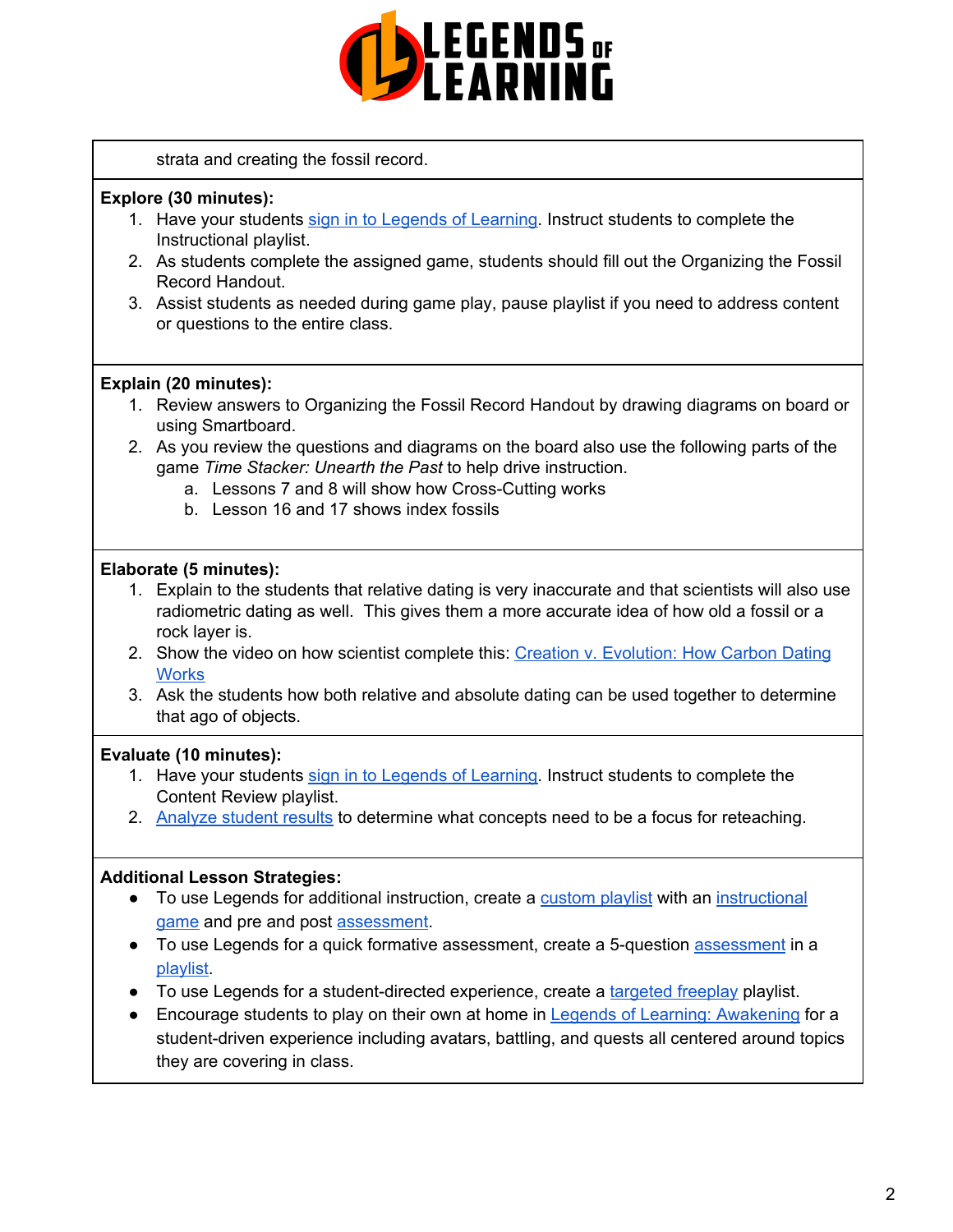

# **Organizing the Fossil Record** Name / Pd:

Directions: While playing the first game in Legends of Learning, answer the questions below.

Before you start "digging"

1. What do you think the different colored layers represent?

Throughout your "digging" answer the following questions:

- 2. What are fossils and how are they created?
- 3. As you dig down deeper into the rock layers what is happening to the ages of the rocks?
- 4. Absolute Dating vs. Relative Dating compare the two using the chart:

| <b>Absolute Dating</b> | <b>Relative Dating</b> |
|------------------------|------------------------|
|                        |                        |
|                        |                        |
|                        |                        |
|                        |                        |

- 5. How is the Law of Superposition used to date fossils?
- 6. How can the Law of Cross-cutting Relationships interfere with the Law of Superposition?
- 7. A gap in the rock layers is known as :
- 8. What is an index fossil and how is it used to determine the age of a rock layer?